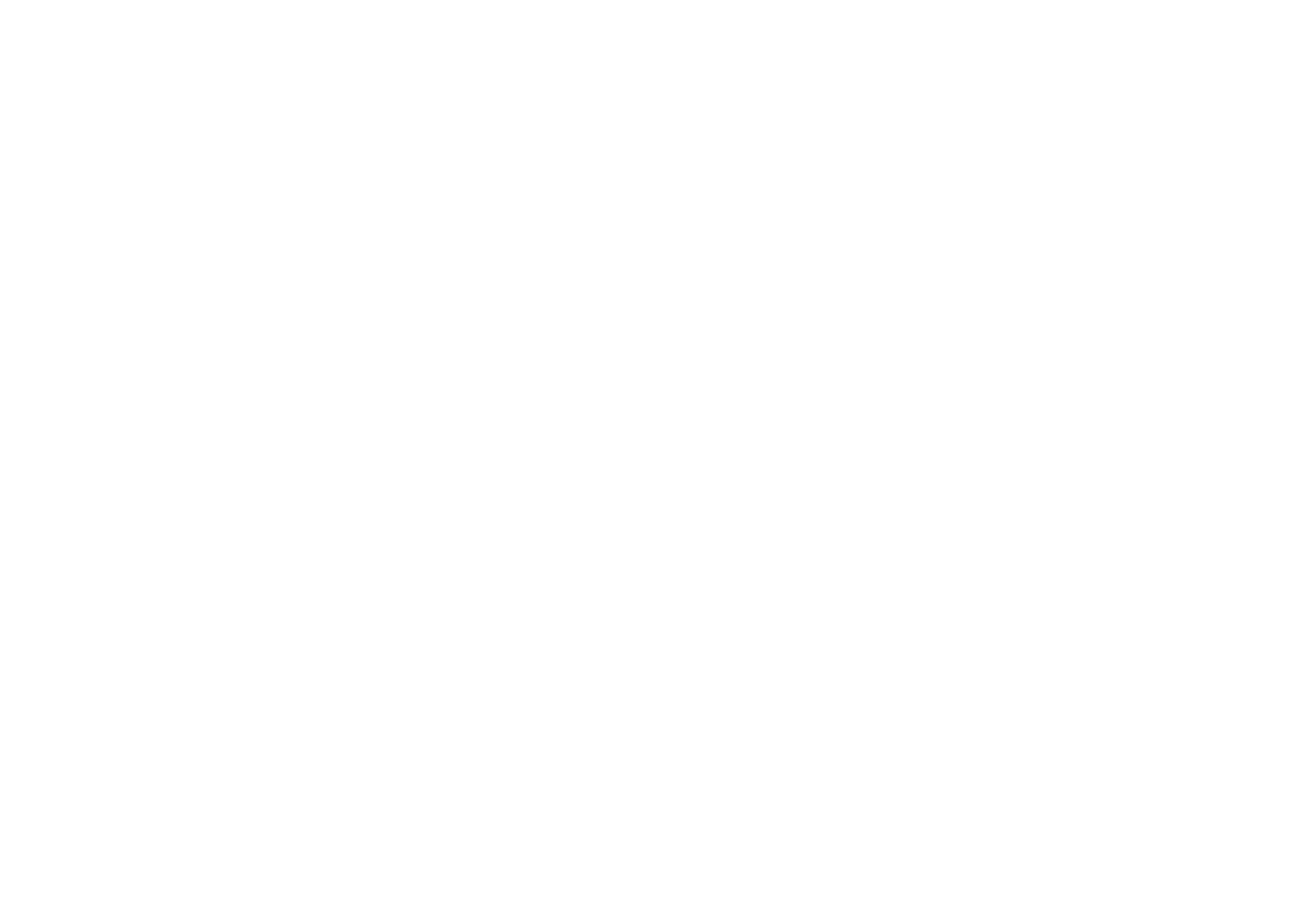

- 1. Mr Cheap, Portsmouth 2008
- 2. Paper reading couple, Padstow 2002
- 3. Senior citizen and chips, Newport, Isle of Wight 2006
- 4. Mickey Mouse, South Bank, London 2008
- 5. Charles Dickens did not drink at The Harrow, Steep 2014
	- 6. Scooterman, Nottingham 2006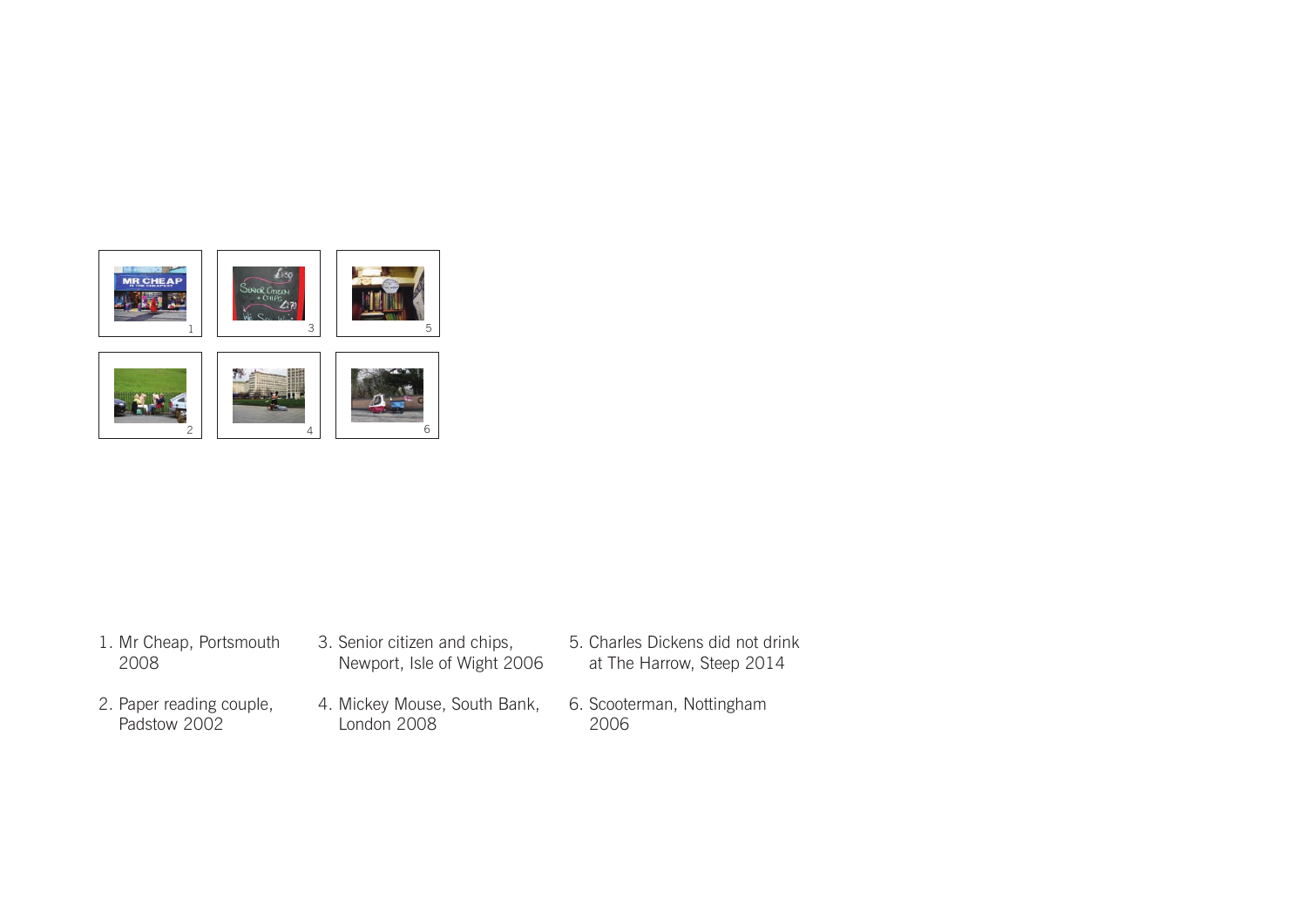

- 1. The late Philip Eastwood of the Grindleford Station Cafe 2007
- 2. No idea, Liverpool 2013
- 3. Please can you love me, Whitstable 2009
- 4. Donkey in 3 parts, Cornwall 2004
- 5. We do not sell mushrooms, Grindleford Station Cafe 2007
- 6. Anonymous note, Portsmouth 2011
- 7. Price of antiques, Mevagissey 2004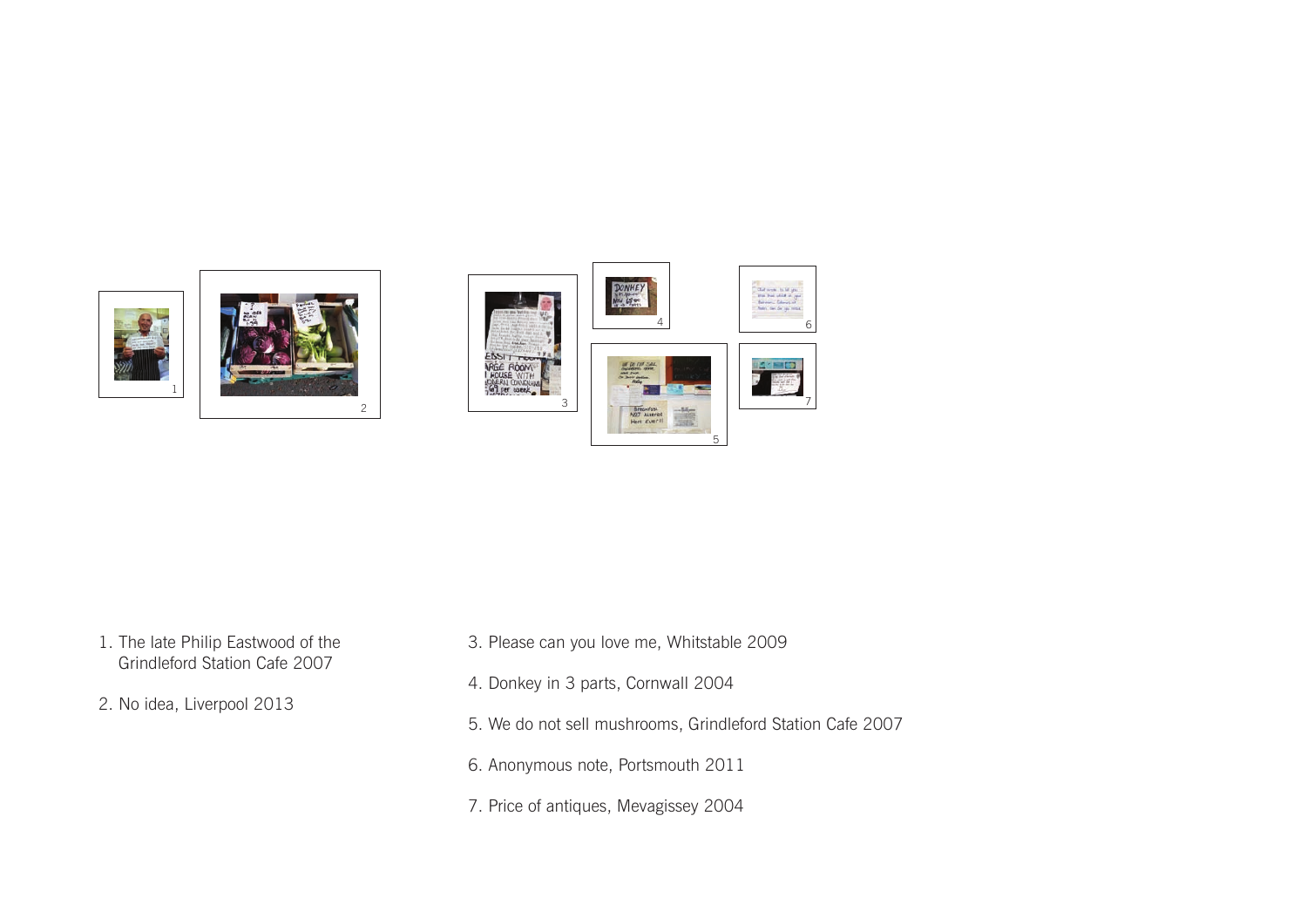

- 1. Bridal Slab, Huntly 2013
- 2. Julie has resigned, Holmfirth 2003
- 3. As rumour has it, Downham Market 2004
- 4. Development opportunity, Liverpool 2011
- 5. Cupid Marital Aids Boutique, Slough 2004
- 6. Adult fun, Glasgow 2002
- 7. Fatal Attraction Bridal Centre, Herne Bay 2005
- 8. Removing yesterday, Wolverhampton 2009
- 9. 1p Wedding Dress, Portsmouth 2006
- 10. Free pot of cream, Liverpool 2013
- 11. Mince, beans and tatties pies, Edinburgh 2009
- 12. Schipka Pass, Glasgow 2008
- 13. Asda Price Promise, South Bank, Middlesborough 2009
- 14. Purple preacher, Southwold 2005
- 15. Total Fitness, Liverpool 2011
- 16. Poppy Man in the Asda, Portsmouth 2012
- 17. Hyde Park snoggers, London 2003
- 18. McDonald's Co-operative Funeral Services, Wolverhampton 2006
- 19. Heroes and champions, Hull 2009
- 20. Start Spelling, Portsmouth 2004
- 21. All the goodnes of Summer, Stockport 2011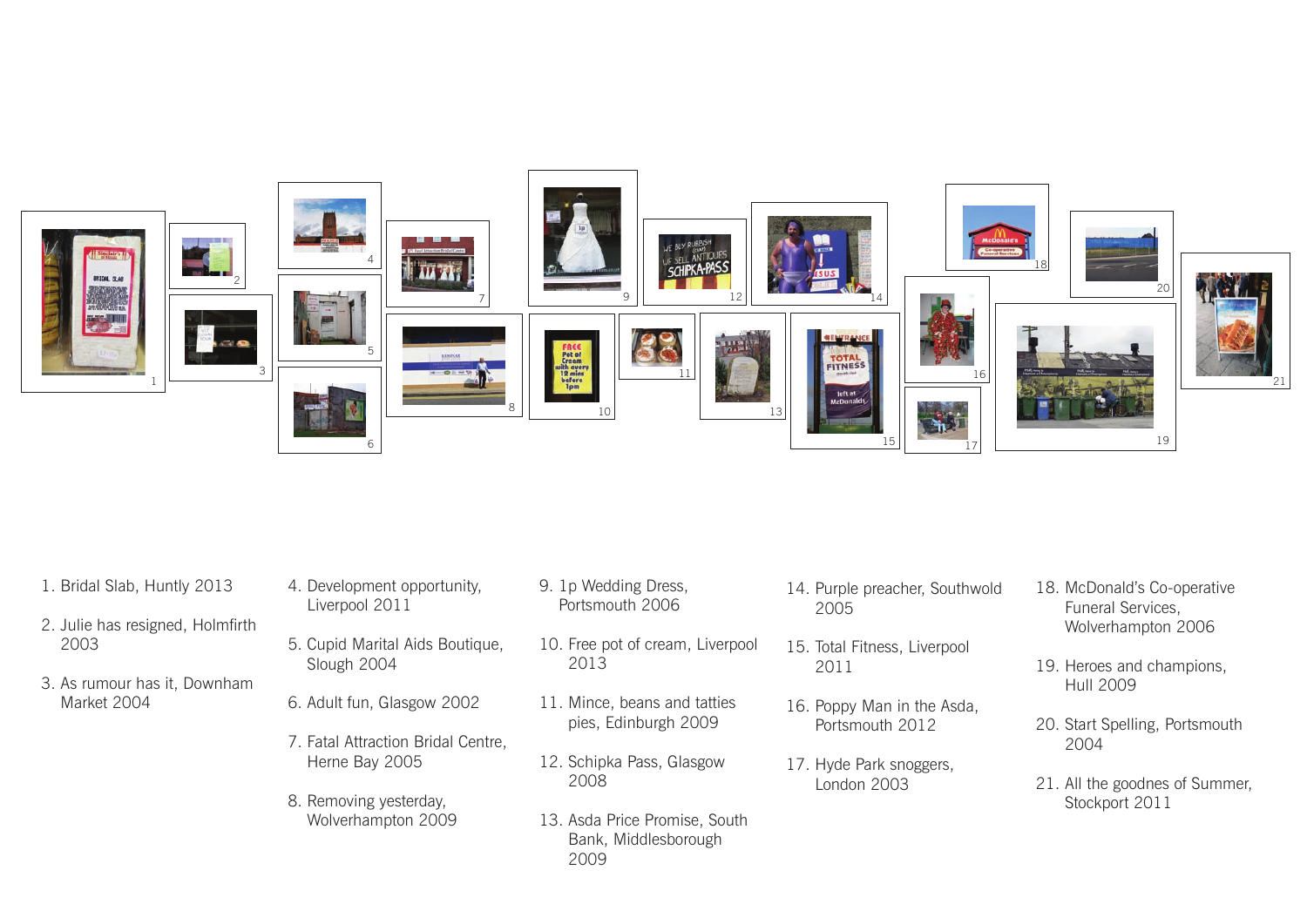

- 1. W. Bruce Ship Painters, Fraserburgh 2014
- 2. Hungover snowman, Portsmouth, 2010
- 3. Caravan afloat, Faversham 2014
- 4. Relaxing on Wirral waterfront 2013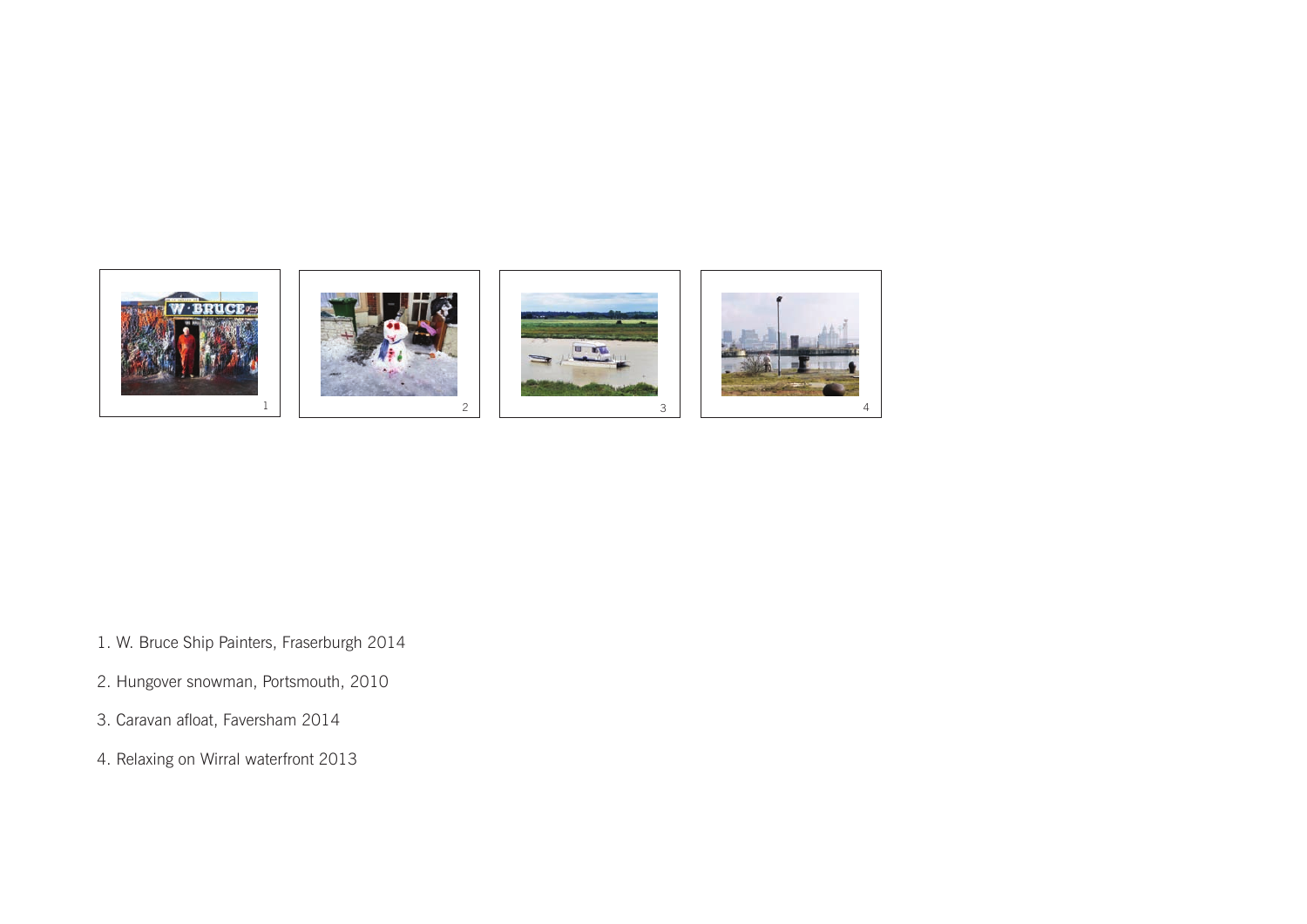

- 1. Industrial composition, Wyre 2006
- 2. Houseboat, Shoreham 2009
- 3. Sharon's Country Kitchen, Hull 2009
- 4. Wish you were here, Southend, 2011
- 5. Doktor Hotfingers, St Annes 2012
- 6. Child burger, Bognor Regis 2010
- 7. Royal family, Portsmouth 2011
- 8. Lytham lifestyle, 2012
- 9. Coracle race next to Olympic site, London 2008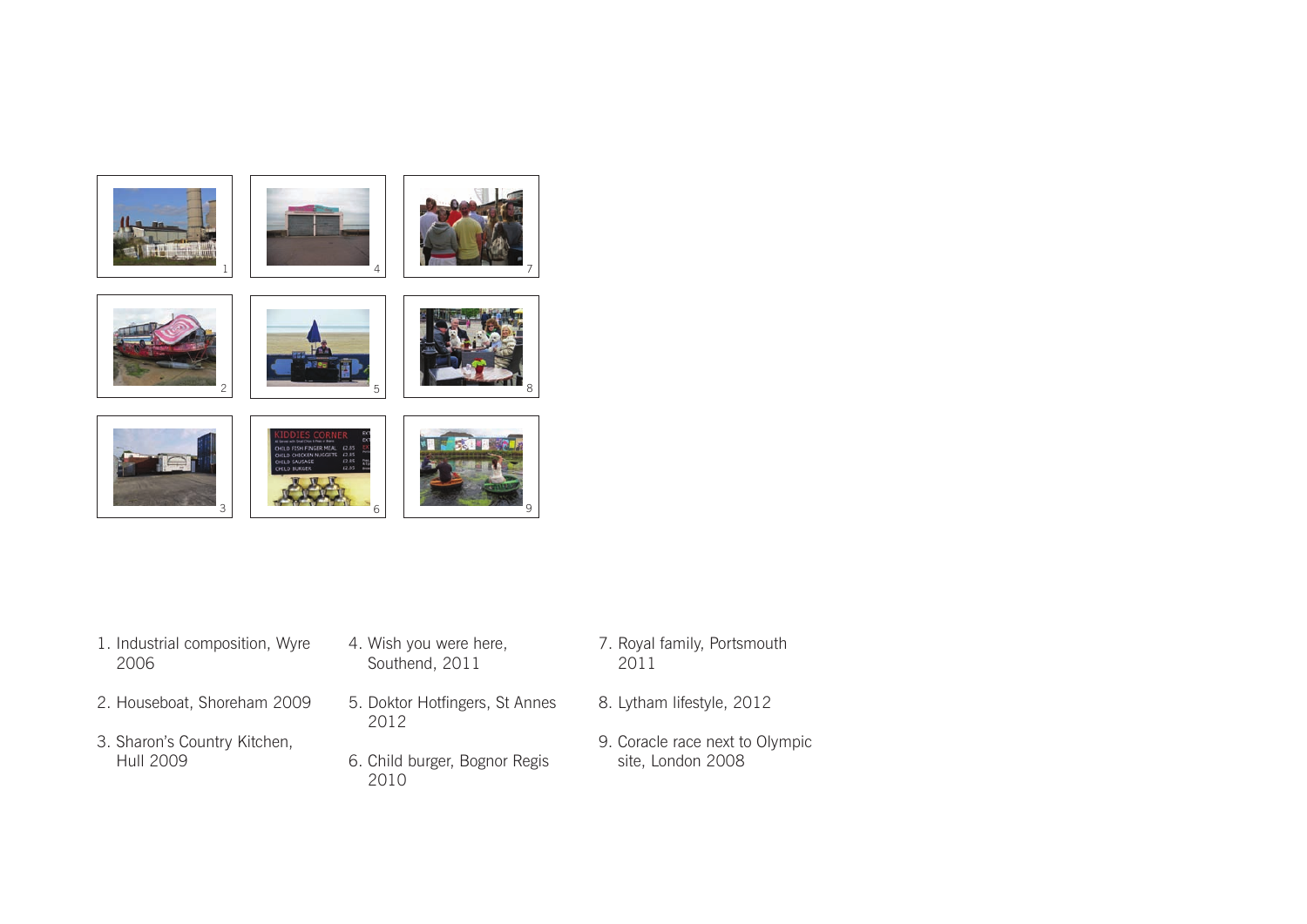

- 1. Speedo corner, Ramsgate 2013
- 2. Enjoying the beach, Portsmouth 2014
- 3. Flamboyant fountain, Trump International, Balmedie 2014
- 4. Flamboyant fountain, St Annes on Sea 2012
- 5. Welcome to Pete, Peterhead 2014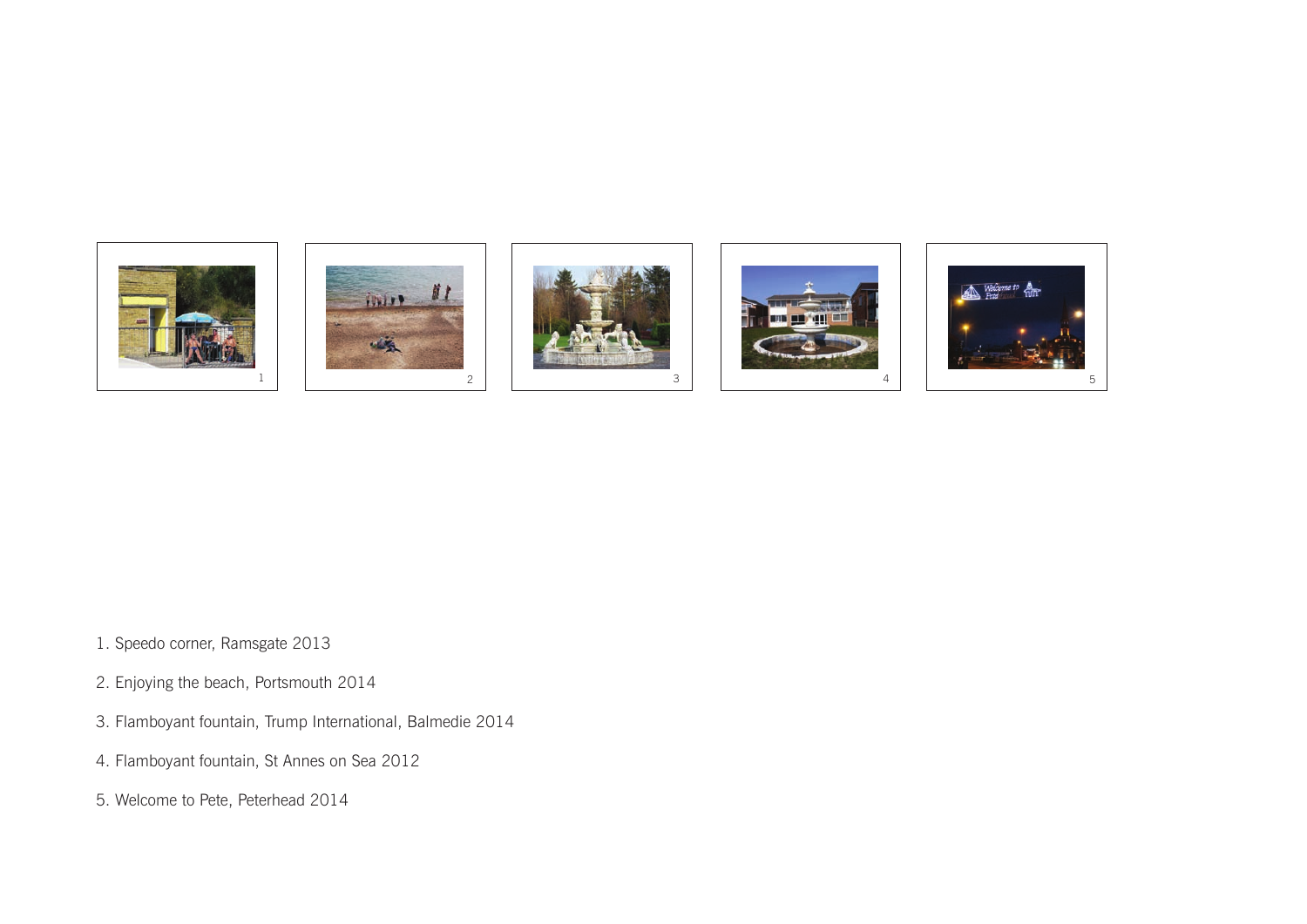

| 1. Singhsbury's, Wallasey 2013 | 5. Asda trolley dash,<br>Portsmouth 2008 | 7. Shoplifters will be prostituted,<br>The Barras, Glasgow 2014 |
|--------------------------------|------------------------------------------|-----------------------------------------------------------------|
| 2. Shopping fatigue, Liverpool |                                          |                                                                 |
| 3. 'arrods, Felixstowe 2005    | 6. Boots the church, Liverpool<br>2010   | 8. Post of Ice, Glasgow 2004                                    |
|                                |                                          | 9. Suit Sity, Ipswich 2002                                      |
| 4. Welcome Centre, Belfast     |                                          |                                                                 |
| 2006                           |                                          | 10. Lakeside Shopping Centre,<br>Thurrock 2011                  |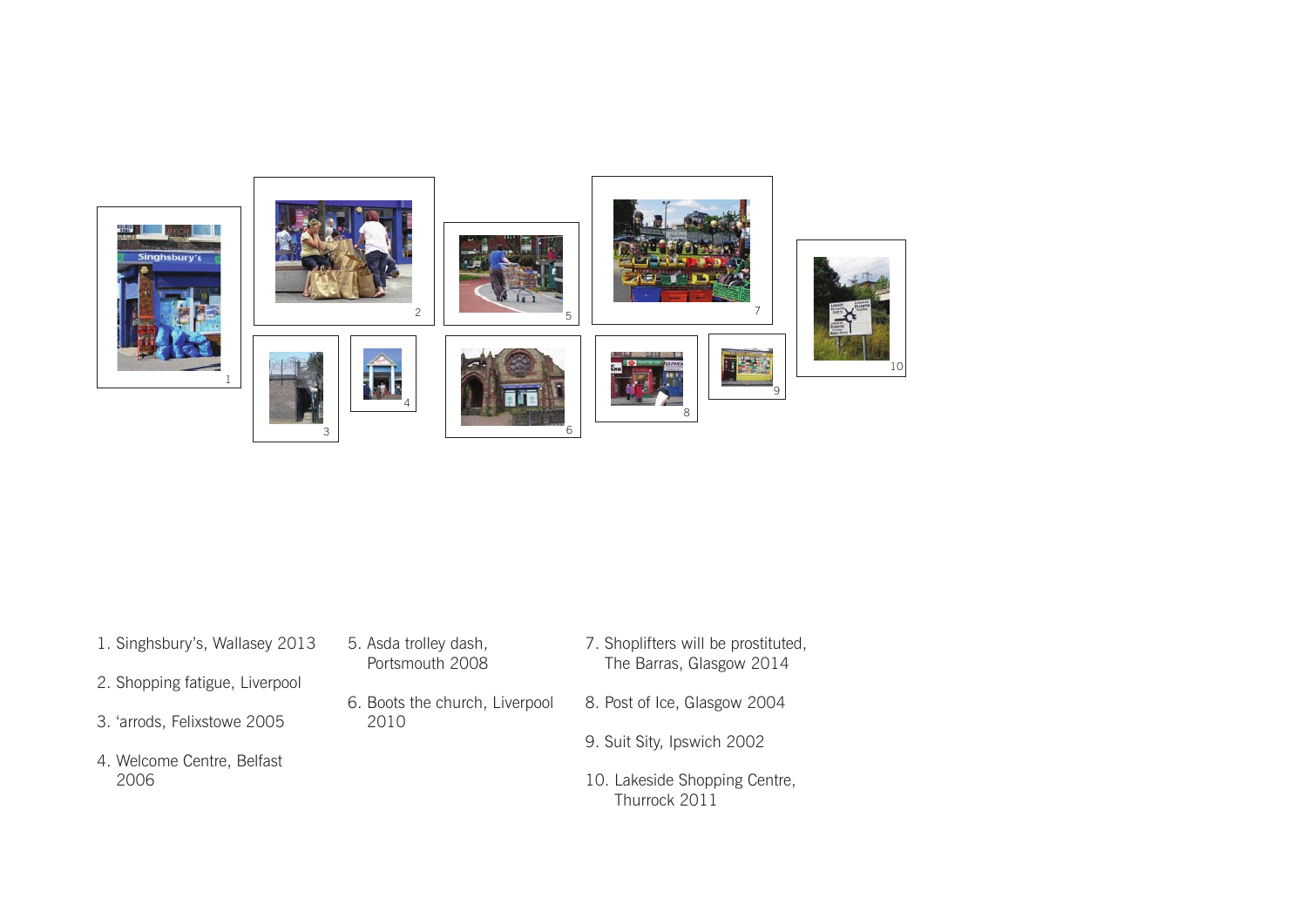

| 1. Abnormal bus stop, Bristol                          | 4. Hi Tech Tanning, Glasgow     | 7. Visitor attraction, Dunecht | 10. Mr Bankrupt, Bognor Regis              |
|--------------------------------------------------------|---------------------------------|--------------------------------|--------------------------------------------|
| 2005                                                   | 2002                            | 2013                           | 2010                                       |
| 2. Caravan park, Redcar 2008                           | 5. Amusement Arcade, Herne      | 8. Bingo Hall, Hastings Pier   | 11. Carpark sunbather, Margate             |
|                                                        | Bay 2007                        | 2007                           | 2005                                       |
| 3. Temptation in the ladies<br>toilets, Liverpool 2005 | 6. Curler girls, Liverpool 2010 | 9. Bag man, London 2007        | 12. Two up on a scooter,<br>Arlesford 2008 |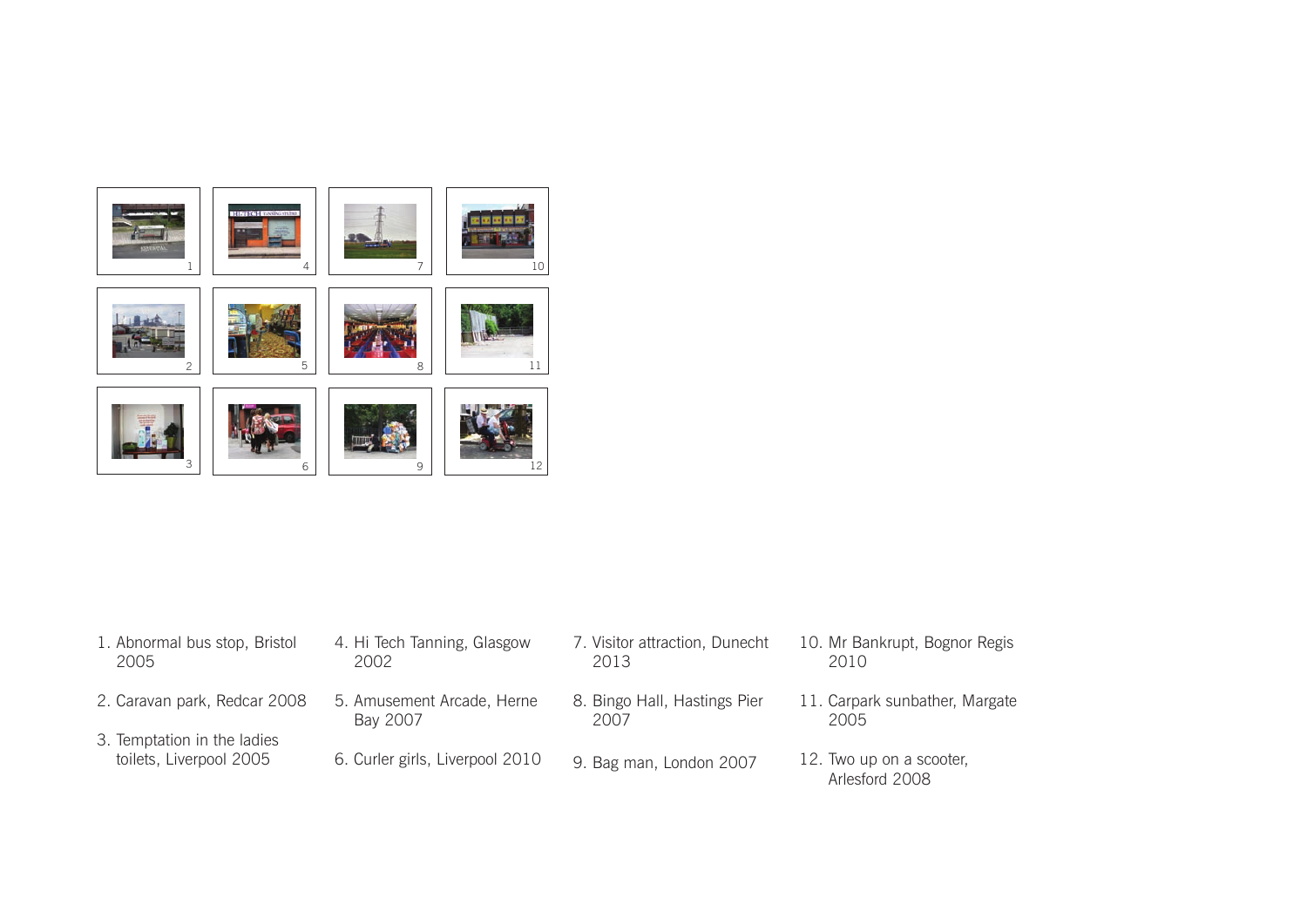

| 1. Buildings of Birmingham<br>2014               | 2002 | 5. Dream achieved, Cornwall  | 8. Edge Hill rainbow, Liverpool<br>2010            | 11. I love here, Garston 2010               |
|--------------------------------------------------|------|------------------------------|----------------------------------------------------|---------------------------------------------|
| 2. Crazy flats, Birkenhead 2013                  | 2001 | 6. Toilet garden, Portsmouth | 9. The gentleman over the road,<br>Portsmouth 2000 | 12. Squalid beauty, Clapton,<br>London 2003 |
| 3. Woodland scene,                               |      |                              |                                                    | 13. Shellsuit dog, Sheffield 2000           |
| Sittingbourne 2011                               |      | 7. Corfu Street, Birkenhead  | 10. Garden Place, York 2002                        |                                             |
|                                                  | 2013 |                              |                                                    | 14. Sellfridges, Stoke Newington,           |
| 4. Rupert the Bear on a<br>unicorn, Bedford 2013 |      |                              |                                                    | London 2011                                 |
|                                                  |      |                              |                                                    |                                             |

15. Creeping gentrification, Northern Quarter, Manchester 2006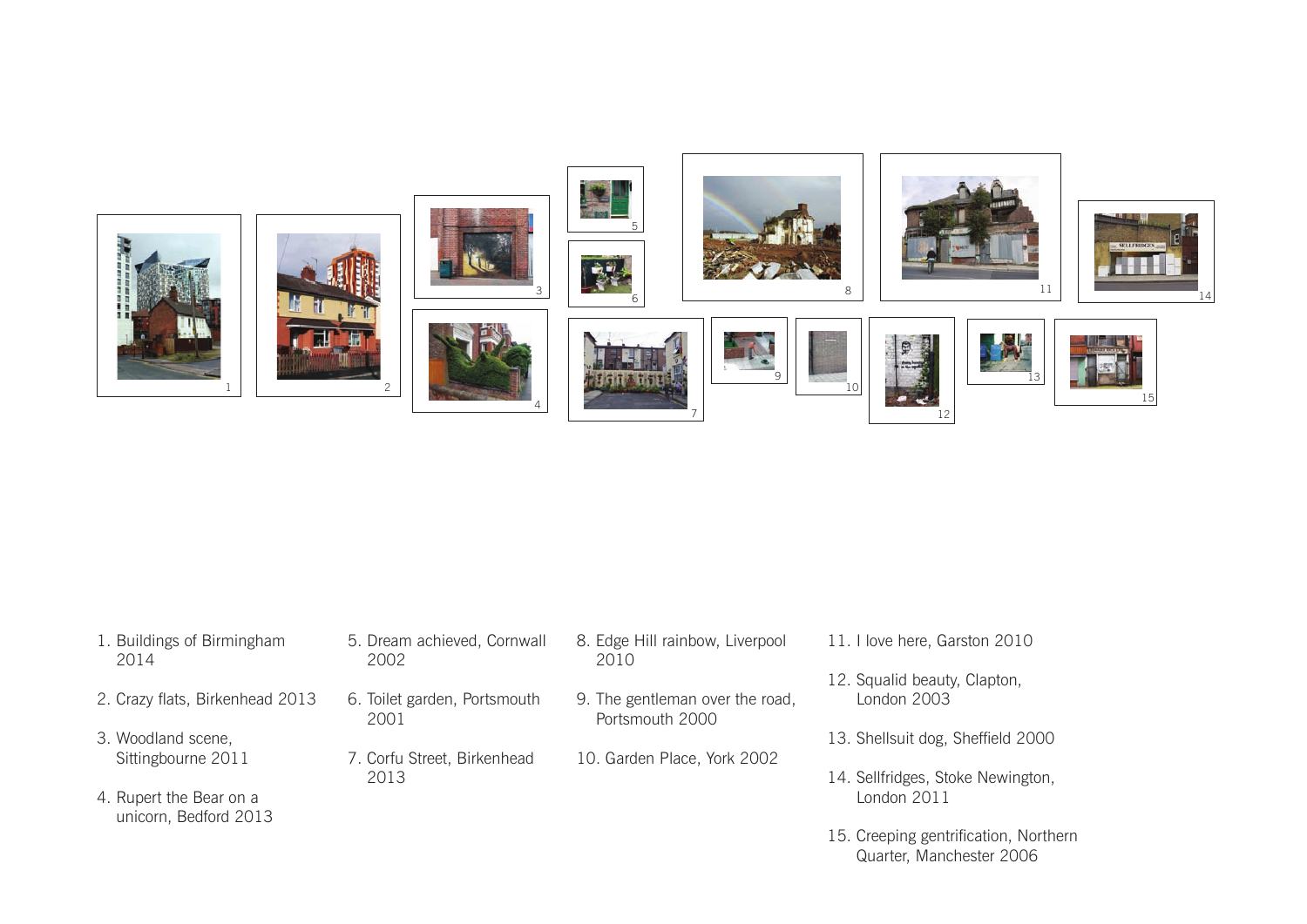







1. Be interesting, Oxford 2012

2. C'mon in, Glasgow 2012

3. Cheers, Huntly 2013

4. The Bastard (formerly Strand Bar), Southsea 2011